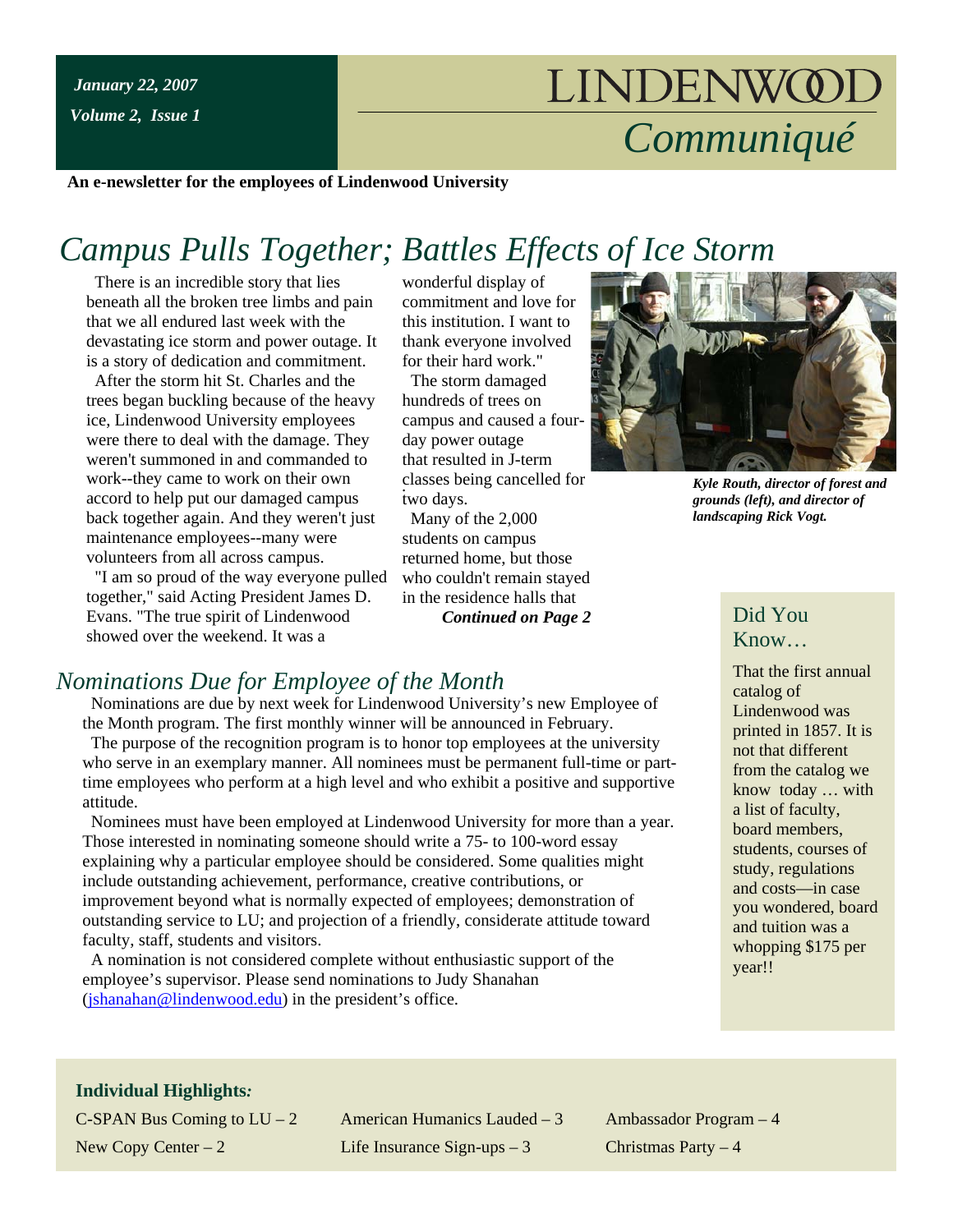## *C-SPAN Campaign Bus Coming to Lindenwood Jan. 26*

 Lindenwood University students and faculty members will be among the first in the nation to see C-SPAN's new Campaign 2008 bus during events from 9 a.m. until noon Jan. 26 on the university's campus in St. Charles.

 The 45-foot mobile production studio is on the campaign trail to promote and enhance C-SPAN's coverage of the 2008 presidential election, conducting educational visits and programs and traveling to major political events in early primary states and touring state capitols.

 Continuing the mission of the C-SPAN School Bus, the Campaign 2008 bus is visiting Lindenwood to engage its educators and students and first-time

voters. Bus representatives will host educational events and tours, discuss the political process and provide seminars for faculty members.

 Presentations take about 20 minutes each and the bus can accommodate 12 students at a time. C-SPAN particularly mentioned political science and communications students as possible visitors, but all Lindenwood faculty members are invited to schedule a time to bring students to the bus.

 The bus will be situated on the Spellmann Center parking lot. To schedule a time slot on the bus, please call Chris Duggan in the public relations office at 949-4913.

## *Relief in Sight! LU to Launch New Copy Center*

 Faculty members may soon be able to avoid standing in line to make copies— Lindenwood University is about to launch a copy center.

 Director of Information Technology Brian Bush says the copy center should be operational by Feb. 1. It will be located on the third floor of the Spellmann Center adjacent to the elevators.

 Bush said faculty members will be able to drop off documents for printing at the copy center, or print directly to the center to be picked up later. The copy center will be staffed by the INDOX Company.

### *Ice Storm Hits Lindenwood Campus Hard*

#### *Continued from Page 1*

did have power or in the Performance Arena.

 Chief Operations Officer Julie Mueller said a handful of LU employees remained on campus as many as 36 hours straight over the fateful weekend, clearing campus roadways, ensuring resident students' safety and comfort and removing hazards to students, faculty and staff.

"I wouldn't want to single anyone out,

Details are still being worked out regarding the security of tests and confidential documents, Bush said.

 "It's a work in progress, but I think it will be a real time-saver for our faculty and staff," Bush said.

The hours of the copy center are Monday through Thursday 7:30 a.m. to 6 p.m. and Friday 7:30 a.m. to noon. An additional copier will be available for use outside of the copy center's regular hours.

 Bush also said the university will have a color copier available, but usage will be limited and prior approval will be required.

because many, many people were here for many hours," said Mueller. "We appreciate the efforts of everyone who contributed. We have a great team."

 AmerenUE finally restored power to the campus Tuesday evening, and J-term classes resumed Wednesday. But the effects of the storm lingered. There were still telephone and techological glitches being resolved Wednesday, and branches and limbs still were being cleared later in the week.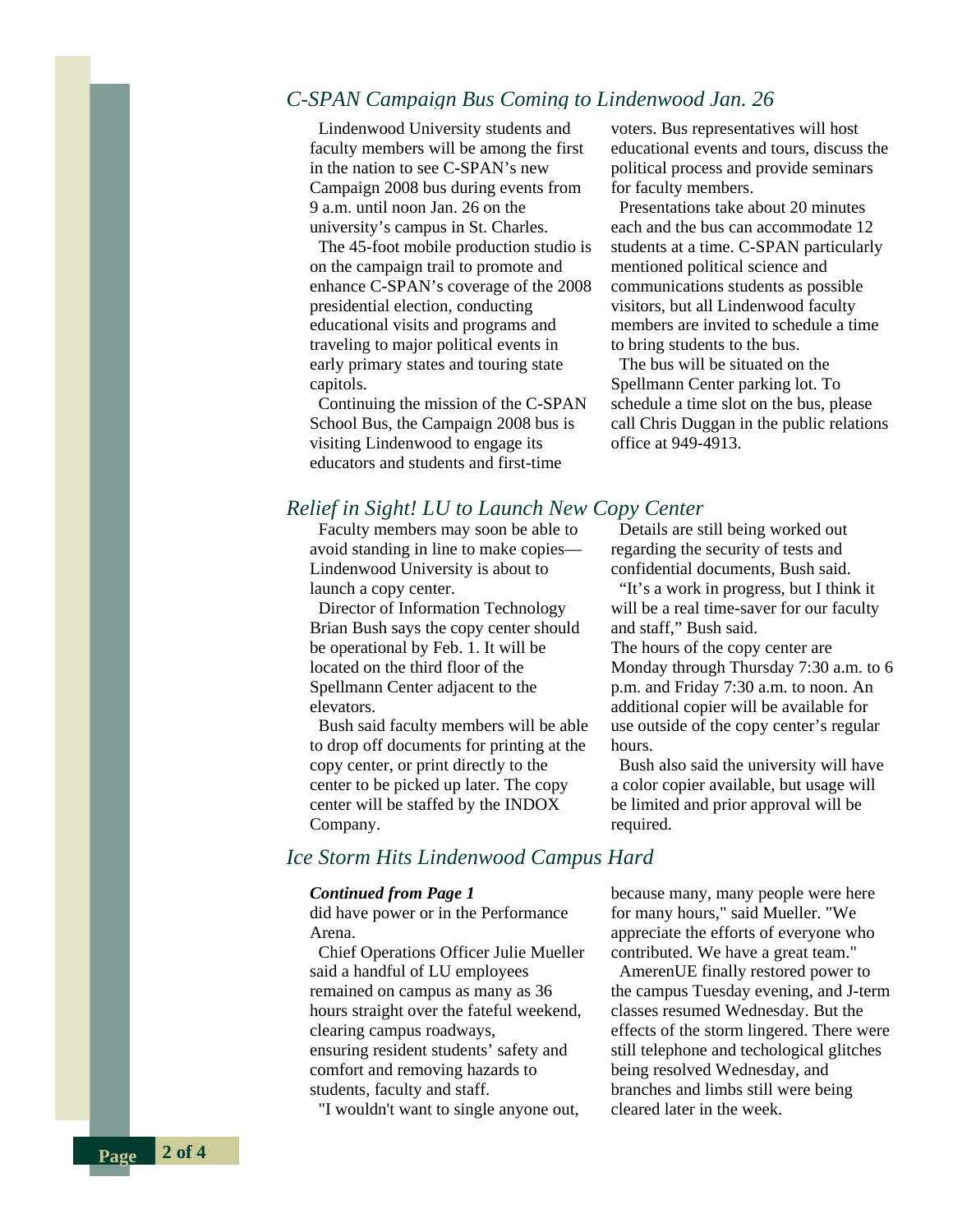## *American Humanics Team Recognized Once Again*

*LU's American Humanics team was honored earlier this month in Washington D.C., receiving the Points of Light Foundation Excellence in Community Service and Volunteerism Award. The students visited the president's office recently to show their hardware to Dr. Evans. Back row from left: Belinda Rodgers, Jessica Rhodes, Emily Hahn, Melissa Keim and Kristen Smith. Front row from left: Valerie Riley, Lisa Long, Acting President James D. Evans, Professor Jack Beckerle, Shannon Spath and Megan Frueh. Not pictured: Ecko Pinchon, Phil Rutledge and Jacque Harrison.*



## *Life Insurance Sign-ups Wednesday in Spellmann Center*

 As reported in the last edition of *Communique*, Lindenwood University is offering group life insurance to its employees. This is a low-cost way to buy up to \$100,000 of guaranteed issue life insurance coverage.

 The coverage is provided by Guardian Life Insurance Company of America. A representative of Guardian will be at Lindenwood to help with enrollment on Wednesday, Jan. 24. The enrollment meetings will be held in the Anheuser-Busch Leadership Room on the fourth floor of the Spellmann Center every hour, starting at 1:30 p.m. The last meeting will be held at 4:30 p.m.

 For those unable to attend, two additional meetings will be held at the same location at 10 a.m. and 11 a.m. Monday, Feb. 5.

## *Morris Takes Financial Institutions Class to Chicago*

 For the last week of the 2007 J-Term, the 21 students in Professor Ed Morris' Financial Institutions class (BA 422) got a firsthand look at the exchanges, banks, and financial advisory firms of Chicago. They traveled to and from Chicago by AMTRAK and stayed at the downtown Marriott Courtyard.

 Highlights of the trip included a tour of the Chicago Board of Trade (along with the president of Toyota!), lunch at the prestigious Union League Club hosted by the president of Chicago's North Shore Bank & Trust, a tour and special

class at both the Chicago Mercantile Exchange and Chicago Board Options Exchange, a lecture on currency economics at the Federal Reserve Bank, an overview of job possibilities in the mutual fund industry at Morningstar, Inc, and a presentation on mergers and acquisitions in the boardroom of the investment banking firm of Houlihan Lokey Howard and Zukin.

 All the students seemed to agree with senior Curt Joseph's opinion that the trip was "an experience of a lifetime."